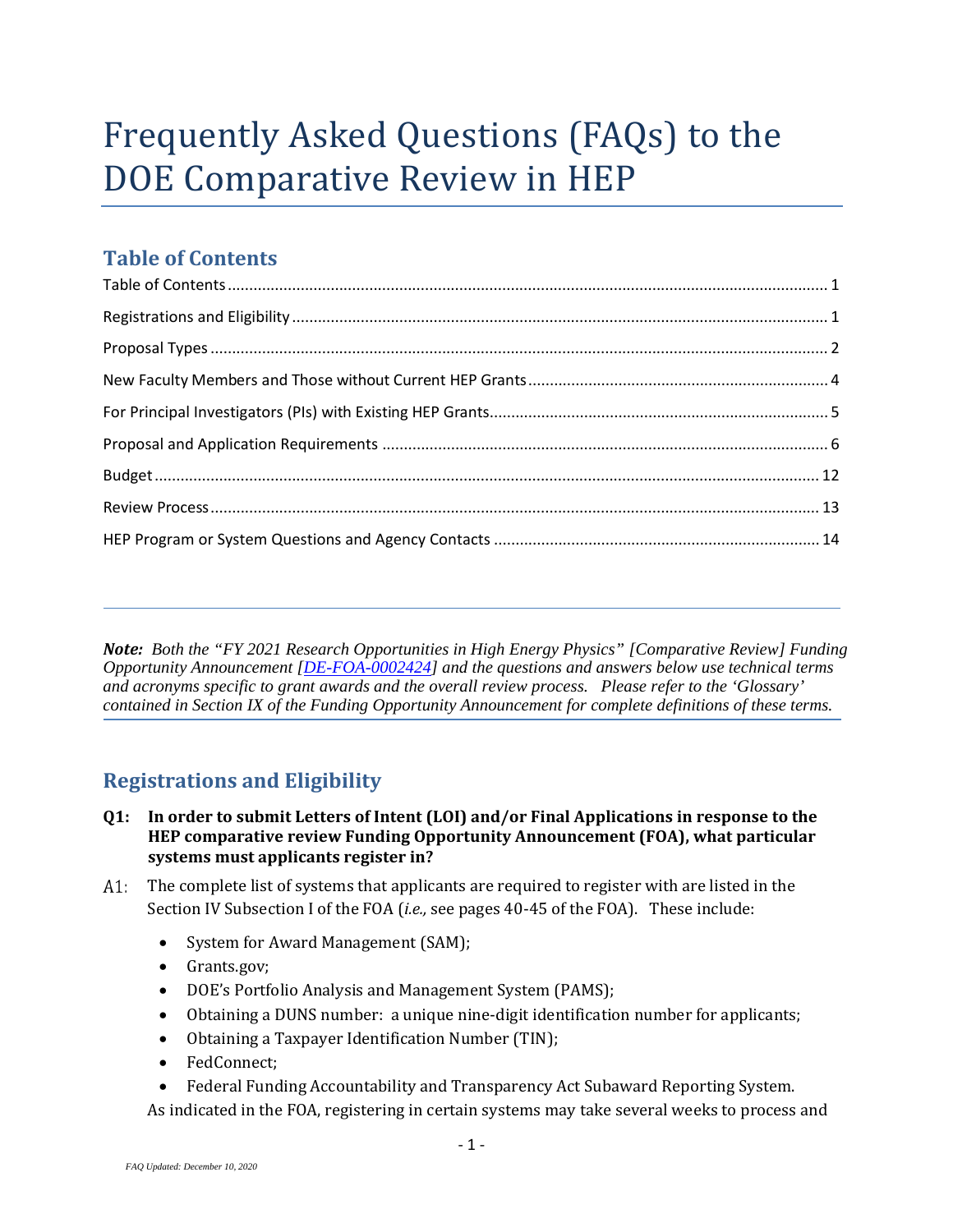complete. Therefore, the DOE Office of Science (SC) encourages applicants to register in all systems as soon as possible and well before the relevant deadlines.

#### **Q2: As indicated in the HEP comparative review FOA, submitting a LOI is not required. Therefore, I did not submit the LOI, but do I still need to register in PAMS?**

A2: Yes. Since several of our systems tend to be linked with one another for processing the full application and since final award decisions by DOE are conducted through PAMS, it is highly encouraged to register in *all* systems that are specified in the FOA regardless of whether or not a LOI was submitted.

# **Q3: Who is eligible to apply to the HEP comparative review program?**

A3: The eligibility requirements are detailed in Section III of the FOA.

#### <span id="page-1-1"></span>**Q4: I have accepted a position as a tenure-track or tenured faculty member at a regionallyaccredited domestic institution of higher education, but I have not yet begun the job. Am I eligible to be a senior investigator in the HEP comparative review program?**

In order to be eligible as a senior investigator for the FY 2021 comparative review in HEP, you A4: must be employed in the position by the application due date, January 26, 2021. Further, in order to assist DOE during the processing of the submitted application, DOE requests the institution provide a brief letter verifying the position, title, and effective date of employment in Appendix 10 of the application.

#### **Q5: How do I know whether my institution is regionally-accredited?**

A5: The U.S. Department of Education maintains a list of the current regional accrediting agencies at: <https://ope.ed.gov/accreditation/agencies.aspx>.

# <span id="page-1-0"></span>**Proposal Types**

# **Q6: What kinds of proposals are you looking for?**

A6: The DOE Office of High Energy Physics (HEP) is soliciting proposals for research in HEP for its comparative review FOA. All applications must address at least one of the six HEP research subprograms described in the FOA. Proposals that are not consistent with the scope of the research described in the FOA maybe administrativelydeclined without review.

#### **Q7: How will you handle proposals that are not for direct support of research, like conferences, project-specific R&D or fabrication, experiment operations, computing support, etc.?**

- A7: All such applications must be submitted to the general SC open solicitation  $DE\text{-FOA-}$ [0002414](https://science.osti.gov/-/media/grants/pdf/foas/2020/SC_FOA_0002181.pdf)]. The HEP comparative review FOA [[DE-FOA-0002424](https://science.osti.gov/hep/Funding-Opportunities/)] is for direct support of HEP research activities.
- **Q8: Can I submit a research proposal to the general SC open solicitation instead of the HEP comparative review FOA?**
- New or renewal proposals submitted to the general SC solicitation (*i.e.,* DE-FOA-0002414, A8: available at the URL: *<http://science.osti.gov/hep/funding-opportunities/>*) will be reviewed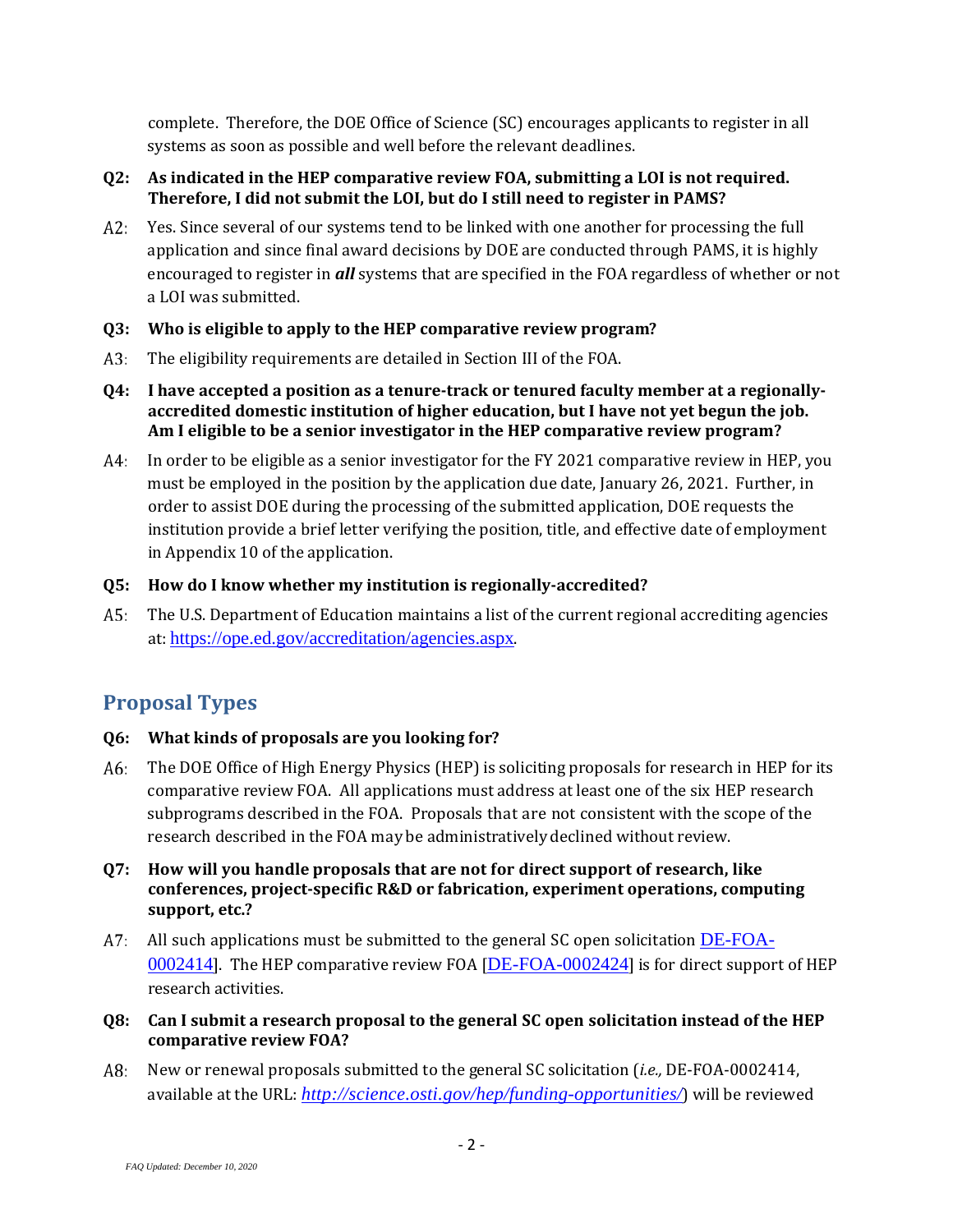following standard merit review criteria (see Section V of the general SC solicitation); however, funding available to respond to proposals submitted to the general SC solicitation will be extremelylimited.

- <span id="page-2-0"></span>**Q9: I have an existing research grant funded through DOE and I will be submitting a proposal to FY 2021 HEP comparative review FOA. Should the proposal be submitted as a "new" or "renewal" application?**
- The type of application to submit is fully described in Section II Subsection G of the comparative review FOA. In determining whether to submit a "new" vs. "renewal" application, the proposal must satisfy the different criteria listed there and must correspondingly be marked as such on the SF-424 Research & Related (R&R) cover page accompanying the application. For cases with multiple co-investigators see also [Q18: below.](#page-4-1) If you still have questions about the type of application to submit, please email [sc.hepfoa@science.doe.gov.](mailto:sc.hepfoa@science.doe.gov)

#### **Q10: I am planning to submit a "renewal" application to the FY 2021 HEP comparative review FOA. Am I required to complete and submit 'Renewal Proposal Products' through the Office of Science PAMS website?**

A10: Yes. Please refer to Section II Subsection G of the FOA for further information as well as Section 9.2 of the PAMS User Guide, which is available at the URL: *[https://pamspublic.science.energy.gov/WebPAMSEPSExternal/CustomInterface/Common/E](https://pamspublic.science.energy.gov/WebPAMSEPSExternal/CustomInterface/Common/ExternalUserGuide.pdf) [xternalUserGuide.pdf](https://pamspublic.science.energy.gov/WebPAMSEPSExternal/CustomInterface/Common/ExternalUserGuide.pdf)*

Applicants completing this section in PAMS must enter each product created during the previous project period of the award. Example products include: publications, intellectual property, technologies or techniques, and other products such as database or software publically available. Accessibility to this section in PAMS will be available to the applicant after the application has been submitted to DOE; all information must be entered within five calendar days after the submission. The submitted product list will be sent to reviewers to be considered as part of the merit review of the application. The application will not be considered complete and cannot be sent for review until the renewal proposal product list has been submitted.

- **Q11: I am a collaborator on a large HEP experiment, and therefore, an author with several other international collaborators on many publications by the experiment. For the Renewal Proposal Products section in PAMS on 'publications', should I list all the publications that the experiment produced during my grant's previous project period or only the ones where I was the primary author?**
- A11: For the 'publication' section in the Renewal Proposal Products in PAMS, Principal Investigators collaborating on large HEP experiments should list the publications where they were the primary author (*i.e.,* one of the main contributors to the paper). Of course, PIs are free to enter all the publications that the collaboration published during the previous project period, but for the HEP comparative review process, DOE and merit reviewers are mainly interested in the ones where the PI was a primary author.
- **Q12: During the comparative review process, are there any differences in regards to merit reviews for proposals that are "renewals" versus proposals that are "new"?**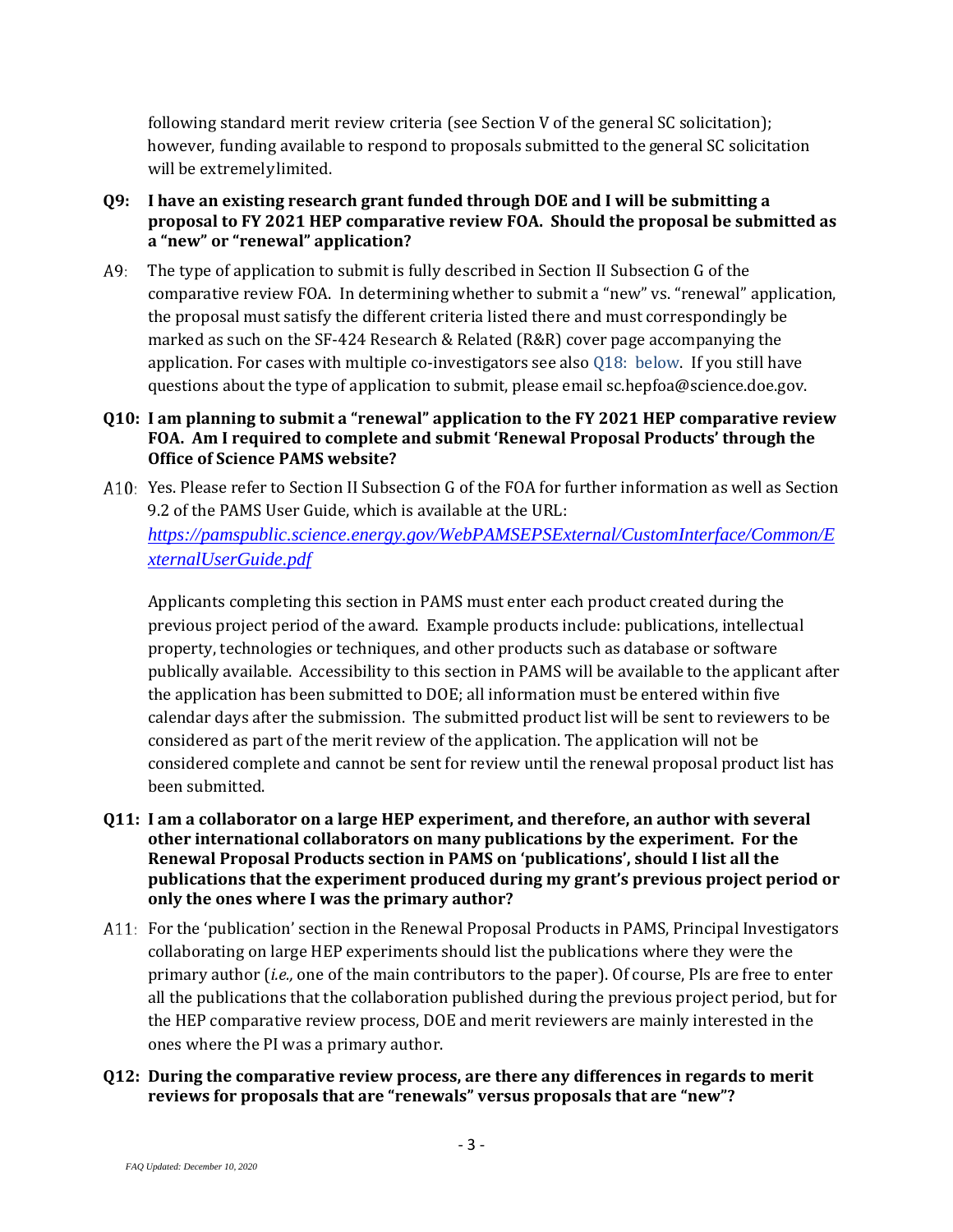A12: As far as the merit review process is concerned, there are no differences. Renewal applications compete for funds with all other peer-reviewed applications – "new" or "renewal" – and must be developed as fully as though the applicant is applying for the first time.

# <span id="page-3-0"></span>**New Faculty Members and Those without Current HEP Grants**

#### **Q13: I am a tenure-track/tenured faculty member at my institution and want to apply for a HEP research grant. What are the possible ways for me to apply?**

- A13: There are several possibilities, depending on the specific situation:
	- If you want to apply for your own standalone grant, you may submit an individual proposal to the HEP comparative review FOA.
	- If your institution currently has a HEP grant that you would like to join, but it is not up for comparative review this year, you may apply to the HEP comparative review FOA as a standalone proposal and then re-apply with the rest of the group when their grant ends.
	- If your institution currently has a HEP grant that you want to join and it is up for comparative review this year, you may apply as part of the proposal to the HEP comparative review FOA.
	- If you are a junior faculty member, you may also be eligible for funding under the [Office](http://science.osti.gov/hep/funding-opportunities/) of [Science](http://science.osti.gov/hep/funding-opportunities/) [Early Career](http://science.osti.gov/early-career/) Research Program; all eligible junior faculty members are strongly encouraged to apply to this program. See additional information below.

#### **Q14: I am a new tenure-track junior faculty member at my institution. Can I apply to both the HEP comparative review FOA, as well as the Office of Science Early Career Research program?**

- Yes, you can submit the same proposal to two different Office of Science solicitations at the same time, but if both applications are successful in their respective merit review processes, only one can be funded. You should indicate in any application if you have applied to two different FOAs. Further, any proposals submitted to two different FOAs must each comply with the guidelines (*e.g.,* page limits, page formatting, appendix material) that are specified in each FOA.
- **Q15: I will be a new assistant professor, starting my first faculty position on or before January 26, 2021. Can I apply to the FY 2021 HEP comparative review FOA?**
- A15: While you may apply, be advised that evidence of research productivity while holding your faculty position is considered highly desirable. Proposals from first year junior faculty lacking such evidence will likely be assigned a lower funding priority as part of the comparative review process.

#### **Q16: I applied to a previous annual call for HEP comparative review proposals but my proposal was declined. Can I submit the same proposal to this funding opportunity?**

A16: You may apply but note that applicants that were not previously selected for an award, as a result of merit reviews, are requested to address any deficiencies identified by the review process, including taking into consideration any reviewer evaluations or concerns from prior reviews. As a result, applicants should make necessary modifications to the proposed research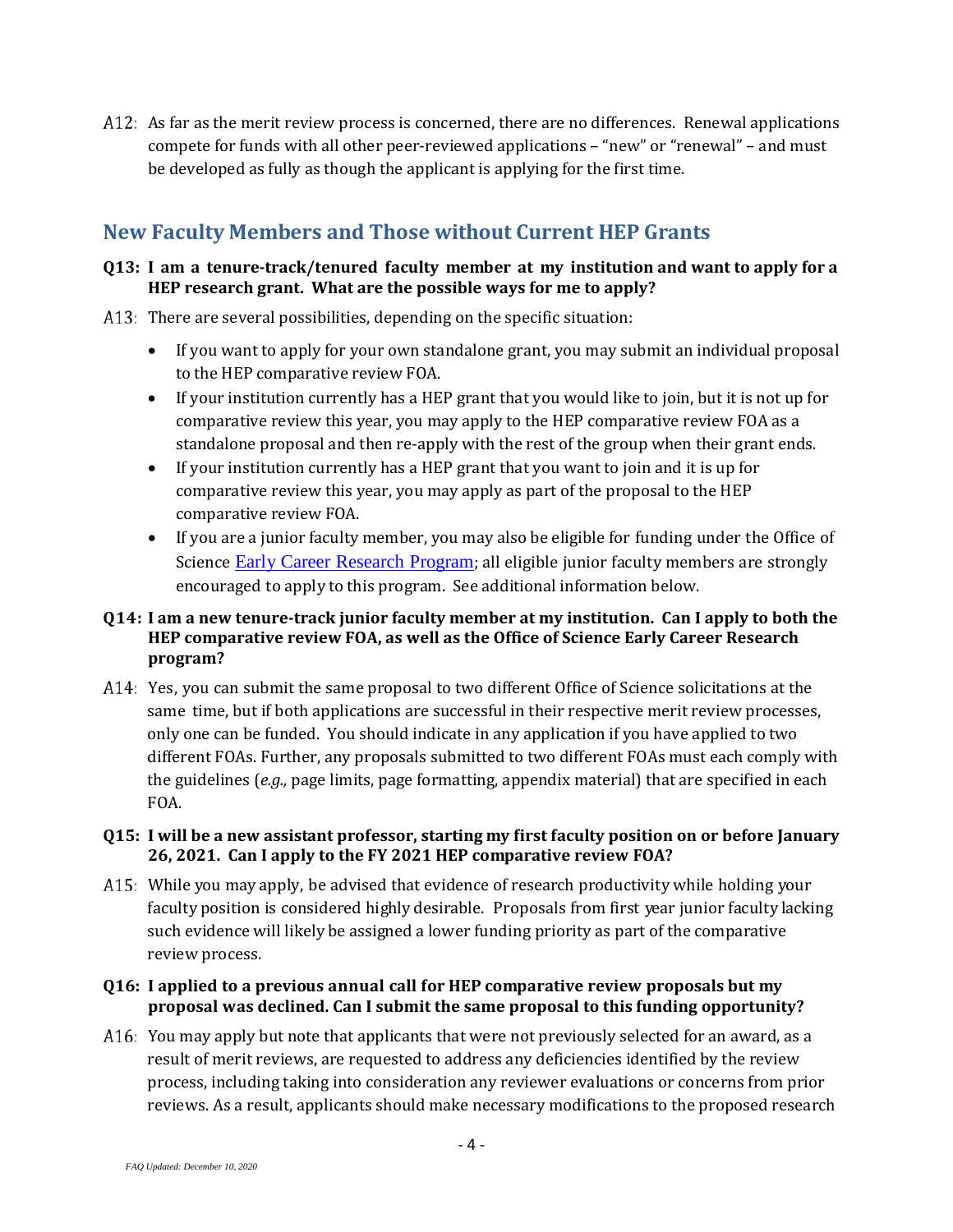narrative or scope. A proposal previously declined on merit may be resubmitted to this FOA but only after it has undergone substantial revision. A proposal submitted to this FOA that has not clearly taken into account major concerns from prior DOE reviews may be declined without review and will not be considered for funding.

# <span id="page-4-0"></span>**For Principal Investigators (PIs) with Existing HEP Grants**

- **Q17: I have an existing HEP grant that was funded under a previous FOA (***i.e.,* **FY 2020 or earlier), and the award expires before September 30, 2021. If I want to renew that grant, how do I apply?**
- If your grant was funded through a previous FOA and expires before September 30, 2021, and you want to renew the grant, you are strongly encouraged to submit a proposal under the FY 2021 HEP comparative review FOA [[DE-FOA-0002424](https://science.osti.gov/hep/Funding-Opportunities/)]. This holds whether your current application corresponds to an extension of the previously-funded research scope, or to a change of research scope. Note that in such cases, please refer to [Q9: above](#page-2-0) and Section II Subsection G of the comparative review FOA to determine whether the proposal you plan to submit should be formally designated as a "new" *vs.* "renewal" application.
- <span id="page-4-1"></span>**Q18: I have an existing HEP grant and I plan to submit an application to the FY 2021 HEP comparative review process. However, the grant will now have changes to the investigator(s) listed on the existing grant. Therefore, should the proposal be submitted as a "new" or "renewal" application?**
- A18: Changes in the investigator(s) to an existing grant can result in either a change in the leadership of the existing grant or in a change to the general scope of research efforts of the existing group. In addition to what is discussed in Section II Subsection G of the FOA, the following guidelines should be used to help determine the type of application to submit:
	- If there are any changes to the *Lead*-Principal Investigator identified for the existing grant, then the proposal must be submitted as a "new" application.
	- If there are changes to a *majority* of co-Principal Investigators of the existing grant, then this generally results in a significant change in the scope of the research efforts funded through the existing grant. Hence, the proposal must be submitted as a "new" application.
	- If there is a change at the level of a *single* co-Principal Investigator of the existing grant, then this generally does not significantly change the scope of the research efforts funded through the existing grant. Hence, if there is no significant change in research scope, then the proposal may be submitted as a "renewal" application.
	- If the existing grant has multiple co-investigators and some or all of the co-PIs wish to submit separate proposals in this grant cycle, there should be *only one* renewal application (the one that has the same Lead PI as the existing grant) and any other applications should be designated as "new" applications and marked as such on the SF-424 R&R form.
	- If multiple PIs have separate existing grants and wish to submit a single unified application in this grant cycle, this group proposal should be submitted as a *single renewal application* (formally "renewing" the grant of the new Lead PI).

# **Q19: My current grant expires after April 1, 2021 but before September 30, 2021. Should I**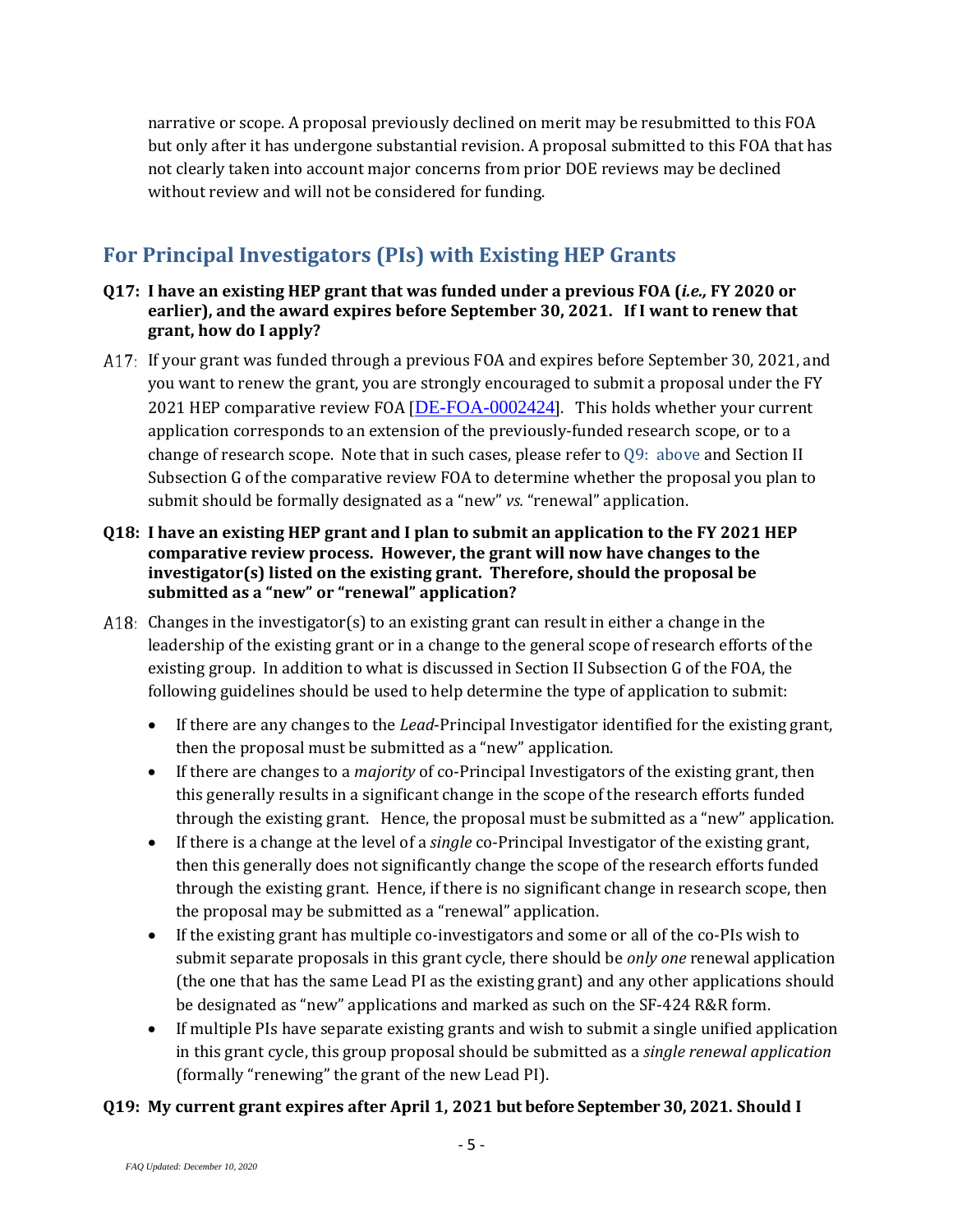#### **submit a proposal to this FOA or a renewal proposal to the general SC solicitation?**

A19: We strongly encourage you to submit a renewal proposal to the FY 2021 HEP comparative review FOA [[DE-FOA-0002424](https://science.osti.gov/hep/Funding-Opportunities/)]. If you are at an institution with another existing HEP grant renewing in FY 2021 you may want to consider submitting a joint (multi-PI) proposal from your institution, see also considerations in [Q18: above.](#page-4-1) "New" or " renewal" proposals submitted to the general SC solicitation will be reviewed following standard merit review criteria (see the *Review Process* section of this FAQ below); however, funding available to respond to proposals submitted to the general SC solicitation will be extremelylimited.

#### **Q20: If I have an existing HEP grant that expires after September 30, 2021, do I need to apply to the comparative review FOA?**

Not this year. If your grant expires in FY 2022 (*i.e.,* Oct. 1, 2021 – Sept. 30, 2022) you are urged to applynext year, under the HEP comparative review FOA for FY 2022, by the deadline established next year for that particular FOA (exact deadline to be determined during the summer of 2021). Depending on the expiration date of your current grant, you may also need to submit a renewal proposal or a no-cost extension to cover the period between your current grant expiration and the nominal start date for most FY 2022 comparative review grants (typically April 1, 2022).

# <span id="page-5-0"></span>**Proposal and Application Requirements**

# **Q21: Is a Letter of Intent (LOI) required?**

A21: No. Letters of Intent are requested to organize and expedite the merit review process. Consequently, the submission of a LOIis strongly encouraged but not required.

# **Q22: When is the Letter of Intent due?**

5 PM Eastern Time on December 15, 2020.

# **Q23: How do I submit my Letter of Intent?**

- A23: The Letter of Intent must be submitted electronically through the DOE Office of Science Portfolio Analysis and Management System (PAMS) website (via URL: *<https://pamspublic.science.energy.gov/>*). The Principal Investigator and/or anyone submitting on behalf of the Principal Investigator must register for an account in PAMS before it will be possible to submit a letter of intent or a full proposal. Please carefully read the FOA (specifically Section IV Subsection B) for details, including instructions on how to register with PAMS and procedures on submitting your LOI. It is highly recommended that you register with PAMS well in advance of submitting your LOI to avoid any delays.
- **Q24: I have accepted a position as a tenure-track or tenured faculty member at a regionallyaccredited domestic institution of higher education, but I will not begin the job until after the Letter of Intent submission deadline of December 15, 2020. Can I still submit a Letter of Intent in response to the FY 2021 HEP comparative review FOA?**
- A24: Yes. However, in order for your final application to be eligible for the FY 2021 comparative review process, you must be employed in the position by the application due date, January 26,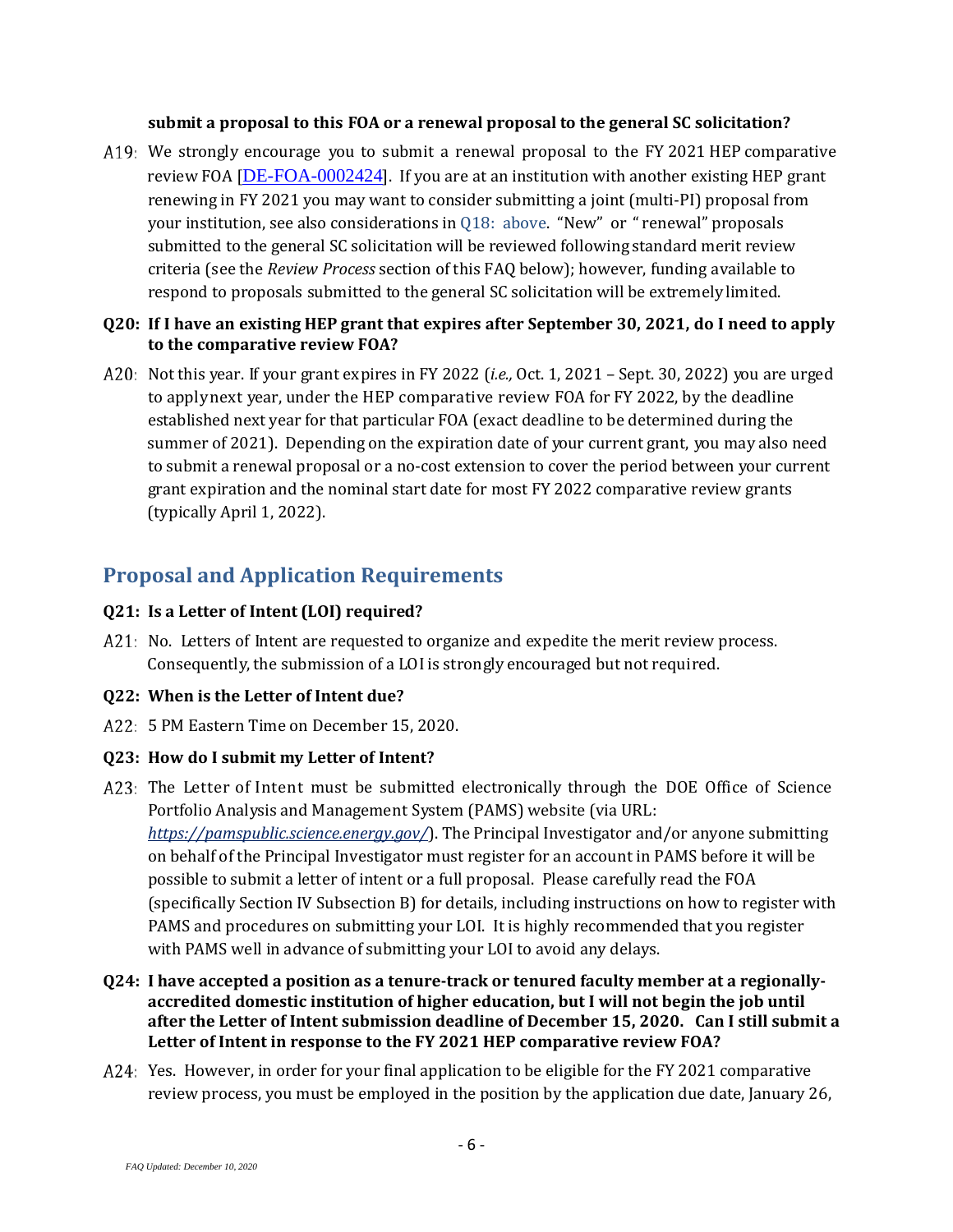2021. The application must also comply with all other requirements and guidelines described in the FOA. Further, in order to assist DOE during the processing of the submitted application, DOE requests the institution provide a brief letter verifying the position, title, and effective date of employment in Appendix 10 of the application. See also [Q4: above.](#page-1-1)

#### **Q25: Are pre-applications required?**

A25: No.

#### **Q26: I was planning to submit my proposal to the HEP comparative review FOA [DE-FOA-0002424] but the proposal was incorrectly submitted to the general SC solicitation [DE-FOA-0002414]. Can the proposal still be submitted to the correct FOA?**

A26: If the application is received by DOE before the given deadline of the respective FOA number, it will be processed according to the guidelines specified in the FOA. However, if the application is received after the deadline of the comparative review FOA, it will not be reviewed or considered for an award under that FOA. It is the responsibility of the Principal Investigator at the institution and its Sponsored Research/Program Office to begin the submission process of an application in sufficient time to accommodate reasonably foreseeable incidents and contingencies such as these.

#### **Q27: What is the difference between a proposal submitted to the general SC solicitation and a proposal submitted to the HEP comparative review FOA?**

A27: The technical content of either proposal should be essentially the same, if you are proposing the same scope of research. However, there are important formatting differences for proposals to the HEP comparative review FOA, including hard page limits, separating the descriptions of research tasks by subprogram, and accompanying budget documents. Details can be found in the HEP comparative review FOA. Also see the notes above in the *Proposal Types* section.

# **Q28: What is the definition of "senior investigator"?**

A28: For the purposes of calculating the page limit, a senior investigator is considered to be an active tenured or tenure-track faculty member at the sponsoring institution. Research collaborators at other institutions are not included. Non-tenure-track faculty (*e.g.,* research faculty) or senior research staff members with term appointments are not included *unless* they are the sole principal investigator on the proposal. However, the roles and responsibilities of all senior research facultyand/or research staff included as part of the proposal should be clearlyspelled out in order for their activities to be considered during the comparative review process. For Research Scientist(s) listed in the application, see als[o Q37:](#page-8-0)  and [Q40: below](#page-9-0) as well as Section IV, the subsection on Appendix 2 in the FOA for guidelines in preparing respective supporting narratives.

# **Q29: What mailing address should I specify on my application?**

A29: Please list your professional or institutional work mailing address (not your home address).

# **Q30: Are there limits on the length of the proposal?**

A30: Yes. The total length of the research description(s) in the narrative section must not exceed 9 pages per senior investigator. Other parts of the submission (Cover Page, Cover Page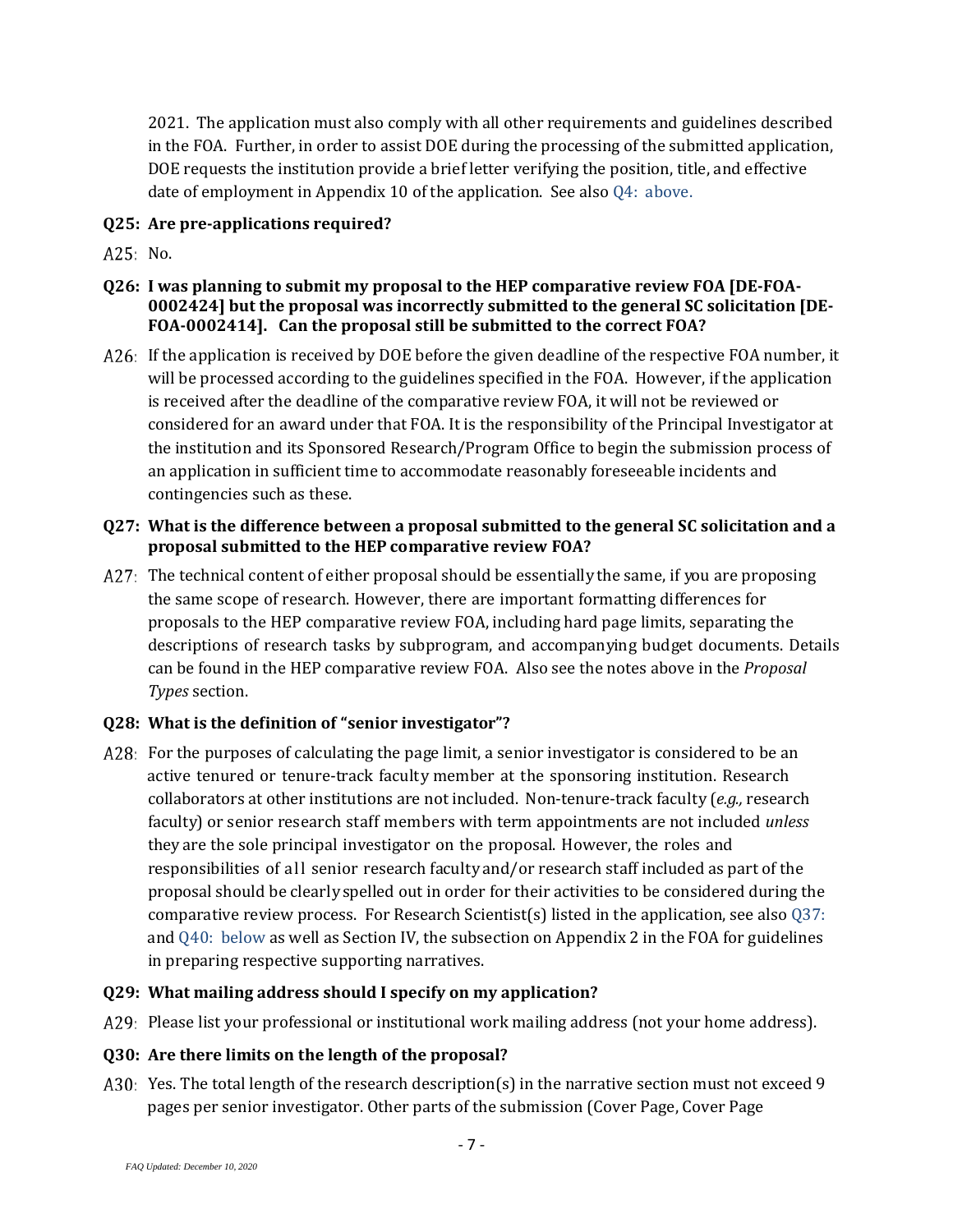Supplemental for Proposals with Multiple Subprograms or Thrusts, Project Summary/Abstract and appendices) do not count against this limit; see full text in Section IV of the comparative review FOA for complete details. Additional supporting material (*i.e.,* Biographical Sketch, Publication Lists, etc.) should be put in appendices according to the format specified in Section IV of the FOA. Moreover, as noted in the format for Appendix 10 on "Other Attachment", do not include copies of previously presented or published research papers, technical notes, presentations at meetings or conferences, or reports written for respective experiments or collaborations. Material for the appendices should not be attached as a separate file. Note: any proposal that exceeds the page limit will be declined without review, and therefore, cannot be considered for funding.

#### **Q31: In an application with multiple senior investigators, does the page limit apply to the narrative of each investigator or to the aggregate of all the narratives?**

- A31: The page limit will be applied to the whole proposal based on the number of senior investigators. For example, if an application contains 4 senior investigators, the page limit for the application narrative would be 36. One of the senior investigators may exceed their allotted 9 pages as long as the total page count does not exceed 36.
- **Q32: I am involved in two different experiments. Is the page limit really 9 pages per senior investigator or 9 pages per senior investigator per experiment?**
- A32: The page limit refers to the total number of pages per senior investigator, irrespective of the number of activities being described.
- **Q33: I work on the CMS experiment and on the DUNE experiment. Do I have to split my 9 pages of research narrative into the Energy and Intensity Frontiers section of the proposal or can I have a single section describing all of my work?**
- A33: Because each of the six HEP subprograms will be reviewed separately, senior investigators with efforts in more than one subprogram must split their narratives according to subprogram and place them in the appropriate section of the application. Please note that the 9-page limit per senior investigator still applies.
- **Q34: According to the instructions we are allowed ten appendices. My institution is involved in several different efforts (***e.g.,* **ATLAS, Theory, LSST). Do we get ten appendices for each of these? Or do we break each appendix into sections for the different efforts?**
- A34: The total number of appendices per proposal should not exceed ten regardless of the number of efforts. Fewer than ten are allowed but no more. Further, the material contained in the appendices is listed in Section IV of the FOA, and applicants must follow the format and guidelines described there.
- **Q35: In the proposal, I'd like to attach explicit copies of previous publications or reports in order to provide reviewers additional information that would help support my research. Can this be included in the Appendices?**
- A35: No. The format for material contained in each section of the Appendix is listed in Section IV of the FOA. You should not include any copies of previously published research papers, technical notes, and/or reports written for respective experiments or collaborations in the appendices.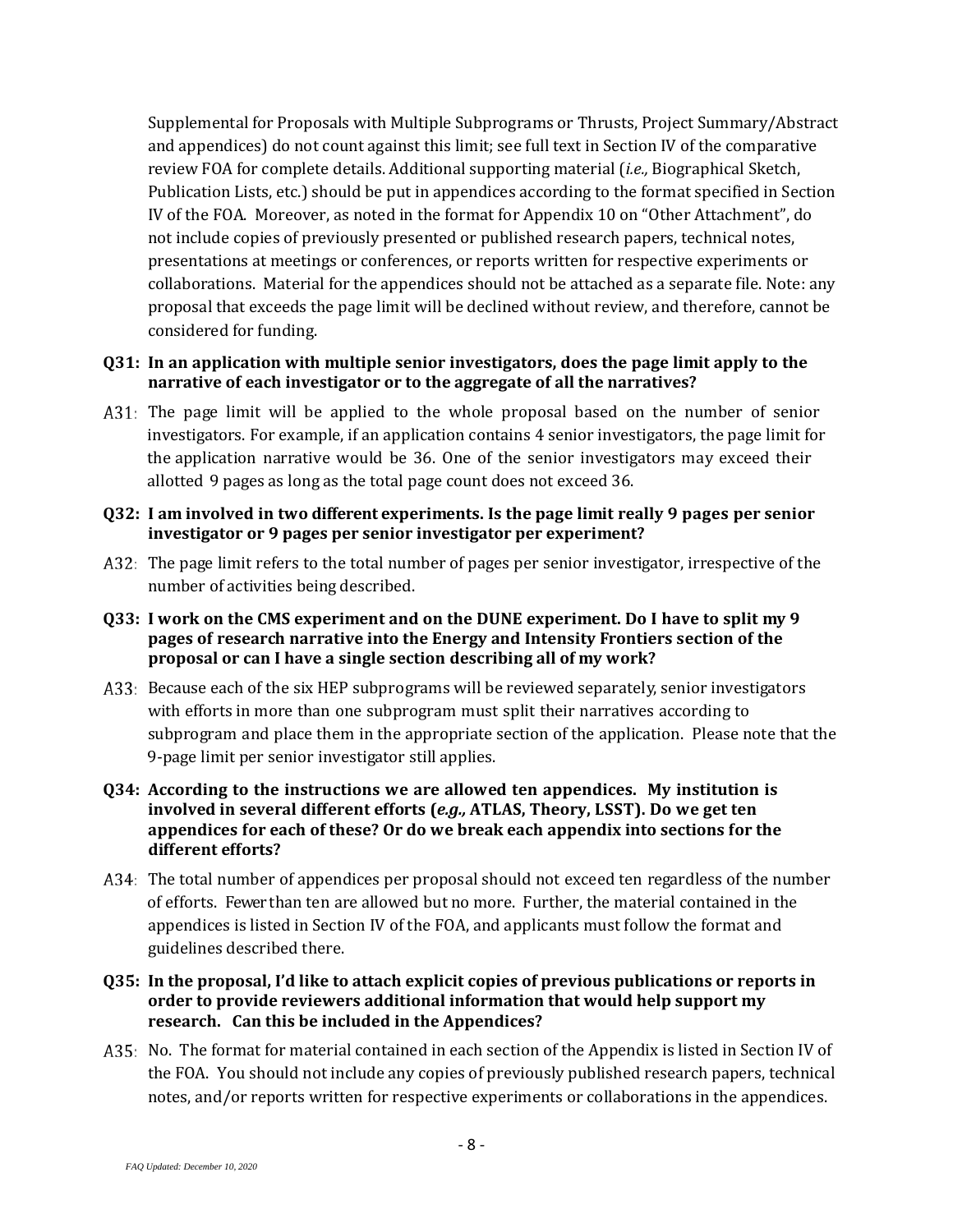If you plan to add this material to the Project Narrative instead, this will count against the page limit that applies to the narrative of each senior investigator. Instead, we encourage you to cite the appropriate references in the project narrative, and consequently, list these in Appendix 4 of the application.

- **Q36: The proposal needs to include a Project Summary/Abstract (Field 7 on the SF-424 R&R form) which contains a summary of the proposed activity suitable for dissemination to the public. My research group is involved in several different efforts (***e.g.,* **CMS, Theory, VRO). Do we submit a Project Summary/Abstract for each?**
- A36: No, only one Project Summary/Abstract must be submitted per proposal. The Project Summary/Abstract should summarize all efforts.
- <span id="page-8-0"></span>**Q37: In the proposal that I plan to submit to the FY 2021 HEP comparative review FOA, request for support of Research Scientist(s) presently in the group will be made. Is there a mechanism to describe the Research Scientist's efforts in the application?**
- A37: Yes. The research efforts of any Research Scientist listed in the application can be included in the 9-page per senior investigator Project Narrative when describing the overall research activities and plans. If so, this will count towards the 9-page per senior investigator page limit of the Project Narrative. Further, we have reserved Appendix 2 strictly for *named* Research Scientist(s) to provide any supporting narrative. Such a narrative in this section of the appendix must not exceed 2 pages per Research Scientist and should include brief background information as well as a description of the roles, responsibilities, and scope of research efforts to be conducted by the scientist. This scope should support the research activities described in the Project Narrative of the application. When preparing this appendix narrative, the guidelines specified in Section IV, the subsection on Appendix 2 of the FOA must be followed.

#### **Q38: In the proposal, what items should or should not be included for the Biographical Sketch for Project Director/Principal Investigator described for Appendix 1?**

A38: New for FY 2021: the Office of Science requires the use of the format approved by the National Science Foundation (NSF), which may be generated by the Science Experts Network Curriculum Vita (SciENcv), a cooperative venture maintained at [https://www.ncbi.nlm.nih.gov/sciencv/,](https://www.ncbi.nlm.nih.gov/sciencv/) and is also available at [https://nsf.gov/bfa/dias/policy/nsfapprovedformats/biosketch.pdf.](https://nsf.gov/bfa/dias/policy/nsfapprovedformats/biosketch.pdf) The use of a format required by another agency is intended to reduce the administrative burden to researchers by promoting the use of common formats.

The full content of items for the Biographical Sketch that the project director/principal investigator (PD/PI) and each senior/key person listed in Section A of the R&R Budget Form should provide is described in Section IV, subsection for Appendix 1 of the comparative review FOA and in section VIII.A.9. The information should include the individual's education and training, research and professional experience, list of up to 10 publications most closely related to the proposed projects, up to 5 synergistic activities related to the proposed projects, and a list of any potential conflicts of interests that can arise with the proposed projects. *However, any personally identifiable information (PII) such as social security number, date or place of birth, citizenship status, home address, and/or any other sensitive information that a merit reviewer will not make use of should not be given in the appendix nor in any other part of*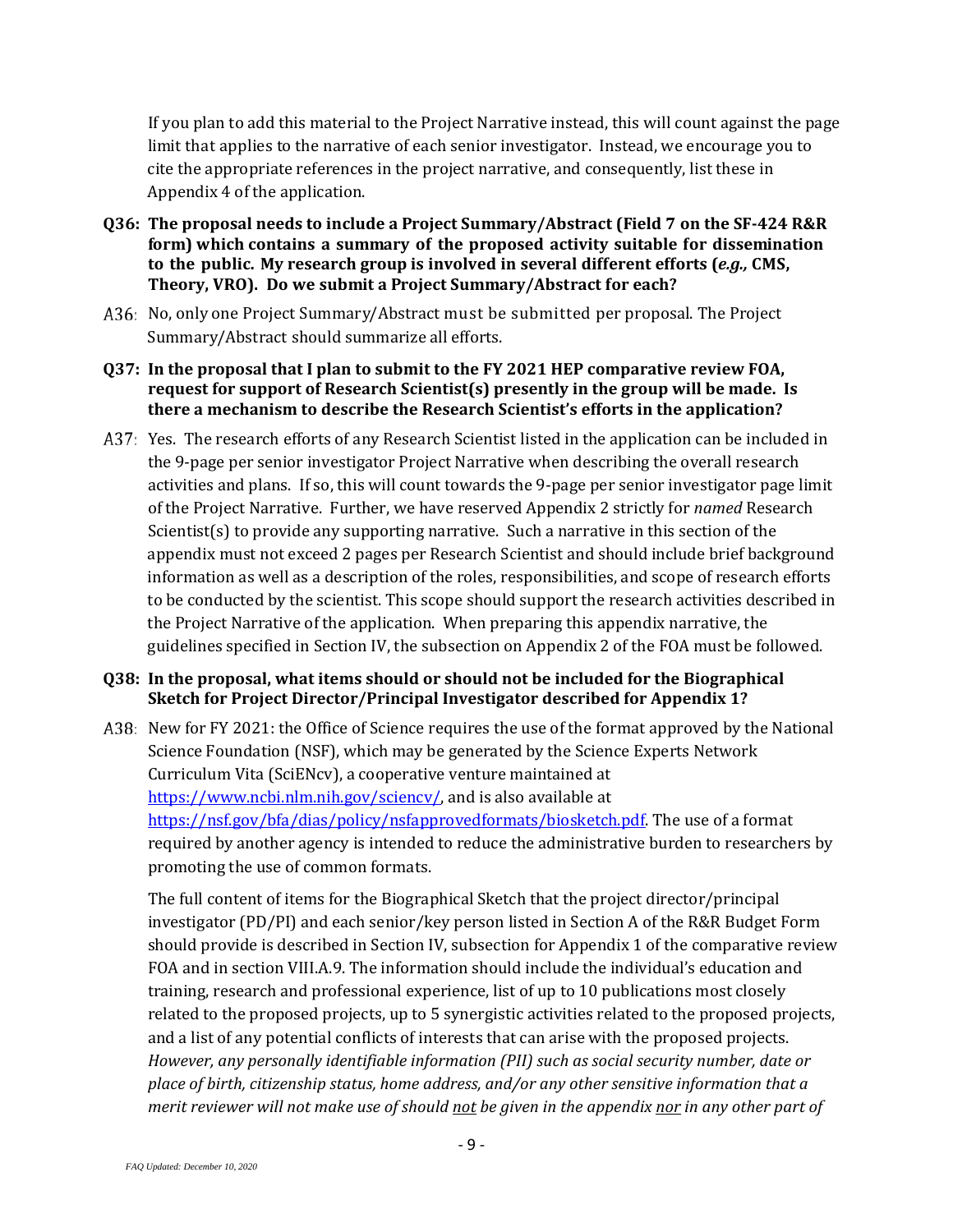*the application.*

#### **Q39: Should the Biographical Sketch list potential reviewers who might have conflicts of interest or bias toward the proposal?**

A39: Yes, see the subsection for Appendix 1 under Section IV, Subsection D of the comparative review FOA. You should include a separate section entitled "Identification of Potential Conflicts of Interest or Bias in Selection of Reviewers" that will not count against the page limit for Appendix 1.

#### <span id="page-9-0"></span>**Q40: In the proposal, what items should or should not be included for the Biographical Sketch for Research Scientist(s) described for Appendix 2?**

 $A40:$  The full content of items for the one-page Biographical Sketch that each Research Scientist(s) *named* in the R&R Budget Form should provide is described in Section IV, subsection for Appendix 2 of the comparative review FOA. The information should include the Research Scientist's education and training, research and professional experience, list of up to 5 publications most closely related to the proposed projects, and the names and current organizational affiliation of any graduate students and postdoctoral associates that the Research Scientist has helped mentor during the last 5 years while at the institution in order to support the research activities. *However, any personally identifiable information (PII) such as social security number, date or place of birth, citizenship status, home address, and/or any other sensitive information that a merit reviewer will not make use of should not be given in the appendix nor in any other part of the application.*

#### **Q41: Are there limits on the length of the project period for the proposed research?**

A41: No, but HEP research grants are typically awarded for a three-year period.

#### **Q42: When are final applications (***i.e.,* **proposals) due?**

- 11:59 PM Eastern Time on January 26, 2021.
- **Q43: When are new awards issued under this FOA expected to start?**
- $A43$ : Awards are anticipated to be made during the spring of 2021 with project period start dates on or about April 1, May 1, or June 1, 2021.
- **Q44: I have already submitted a research proposal to the general SC solicitation [DE-FOA-0002414] but am interested to submit to the FY 2021 HEP comparative review FOA [DE-FOA-0002424]. How should I proceed?**
- A44: We strongly encourage you to withdraw your proposal from the general SC solicitation and resubmit to the HEP comparative review FOA. If so, please make sure your proposal is compliant with all requirements and guidelines of the HEP comparative review FOA. New or renewal proposals submitted to the general SC solicitation will be reviewed following standard merit review criteria (see the *Review Process* section of this FAQ below); however, funding available to respond to proposals submitted to the general SC solicitation will be extremelylimited.
- **Q45: I want to submit a collaborative research proposal with my colleagues at other institutions. Is this allowed? If so, how do I do this?**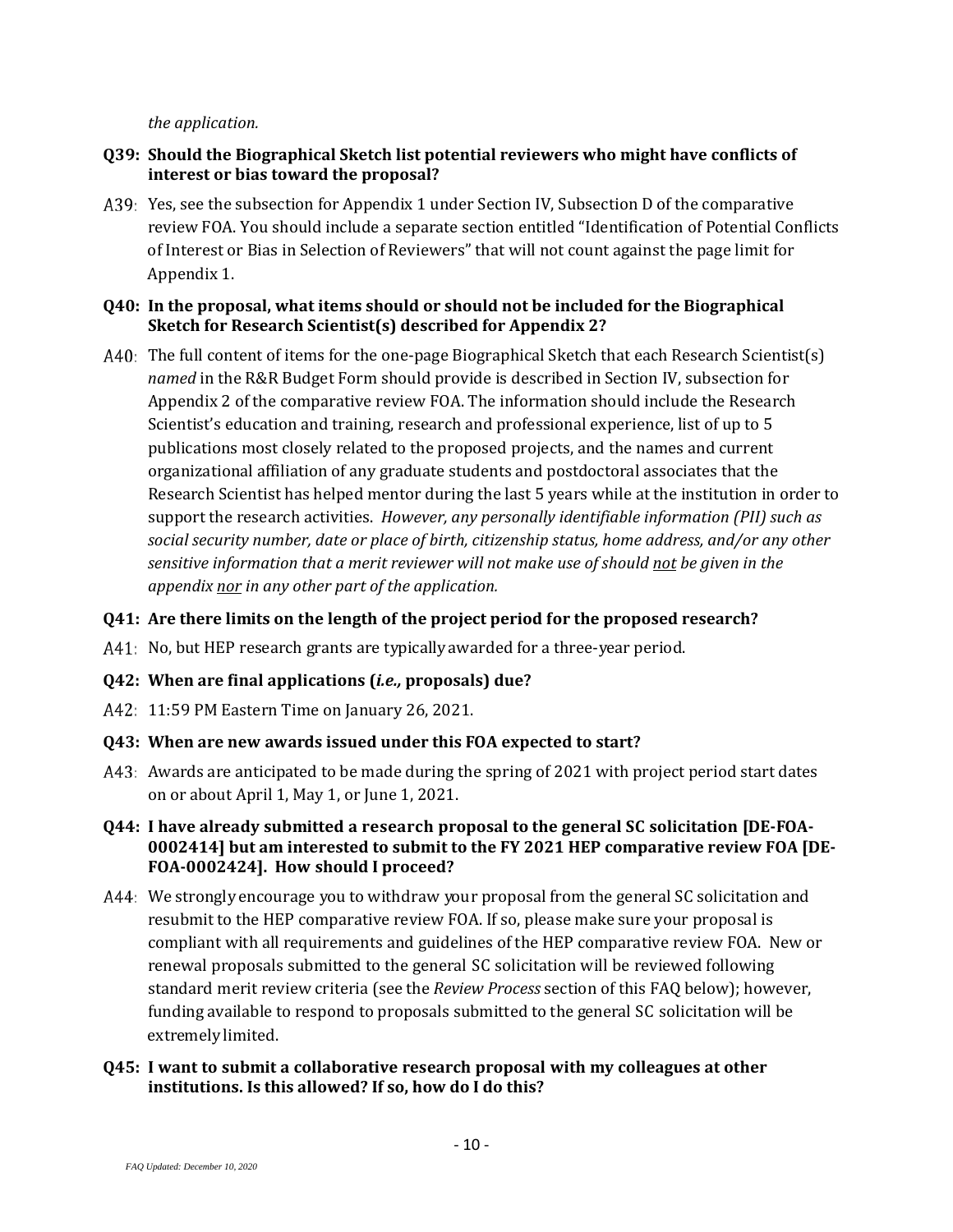A45: Yes. There are two options for submittal: (1) a single application from the lead institution, containing the entire proposal and budget, with collaborating institutions supported via subcontracts or purchase orders (this is referred to in the FOA as an "unincorporated consortium"); or (2) multiple applications (typically one per participating institution), each requesting funding for that institution (referred to in the FOA as a "collaborative proposal"). In the latter case each application should have the same title and clearly indicate the linkages with the other consortium applications in the narrative. In either case the applications should clearly state institutional roles and responsibilities, discuss management and organization of the collaboration, and delineate each institution's budget. Final decisions on support for either kind of application(s) will depend on the scientific merit review process and other programmatic priorities and factors. DOE may elect to fund some, none or all elements of the proposed collaborative research scope at its discretion.

#### **Q46: I submitted a grant application in a previous year that was only partially funded. Can I submit a proposal that will supplement that existing grant?**

A46: Yes, but not through the HEP comparative review FOA. Applications submitted to and selected under the HEP comparative review FOA are standalone research grants. To request additional funding for an existing grant, supplemental applications must be submitted to the general SC solicitation (*i.e.,* [DE-FOA-0002414](https://science.osti.gov/-/media/grants/pdf/foas/2020/SC_FOA_0002181.pdf)). For best consideration you should submit your supplemental application on or before the HEP comparative review deadline. We note however that funding available to respond to applications submitted to the general SC solicitation will be extremely limited

#### **Q47: I am applying to the FY 2021 HEP comparative review FOA. Do I need to include a Data Management Plan (DMP) in the application?**

A47: Yes. For complete details, see Section IV, the subsection on Appendix 8 of the HEP comparative review FOA.

# **Q48: Are there any page limits to a DMP required in Appendix 8 of my application?**

Yes. The appendix should not exceed 2 pages per HEP research thrust (*e.g.,* ATLAS, CMS, LSST, DUNE, phenomenology, lattice gauge theory, etc.) where support is being requested in the application. Any particular HEP research thrust in an application, where support is being requested, that does not provide a DMP or does not comply with the guidelines given in Section IV, the subsection on Appendix 8 of the FOA, will be declined without review, and therefore, that research thrust cannot be considered for funding.

#### **Q49: I forgot to include a DMP in my proposal and the deadline has passed. Will DOE accept it if I send it by email after the proposal deadline?**

A49: No.

# **Q50: Under "Current and Pending Support", should I list all sources of funding, including my start-up, or just federally funded support**

A50: New for FY 2021: All foreign government-sponsored talent recruitment programs must be identified in current and pending support. The Office of Science requires the use of the format approved by the National Science Foundation (NSF), which may be generated by the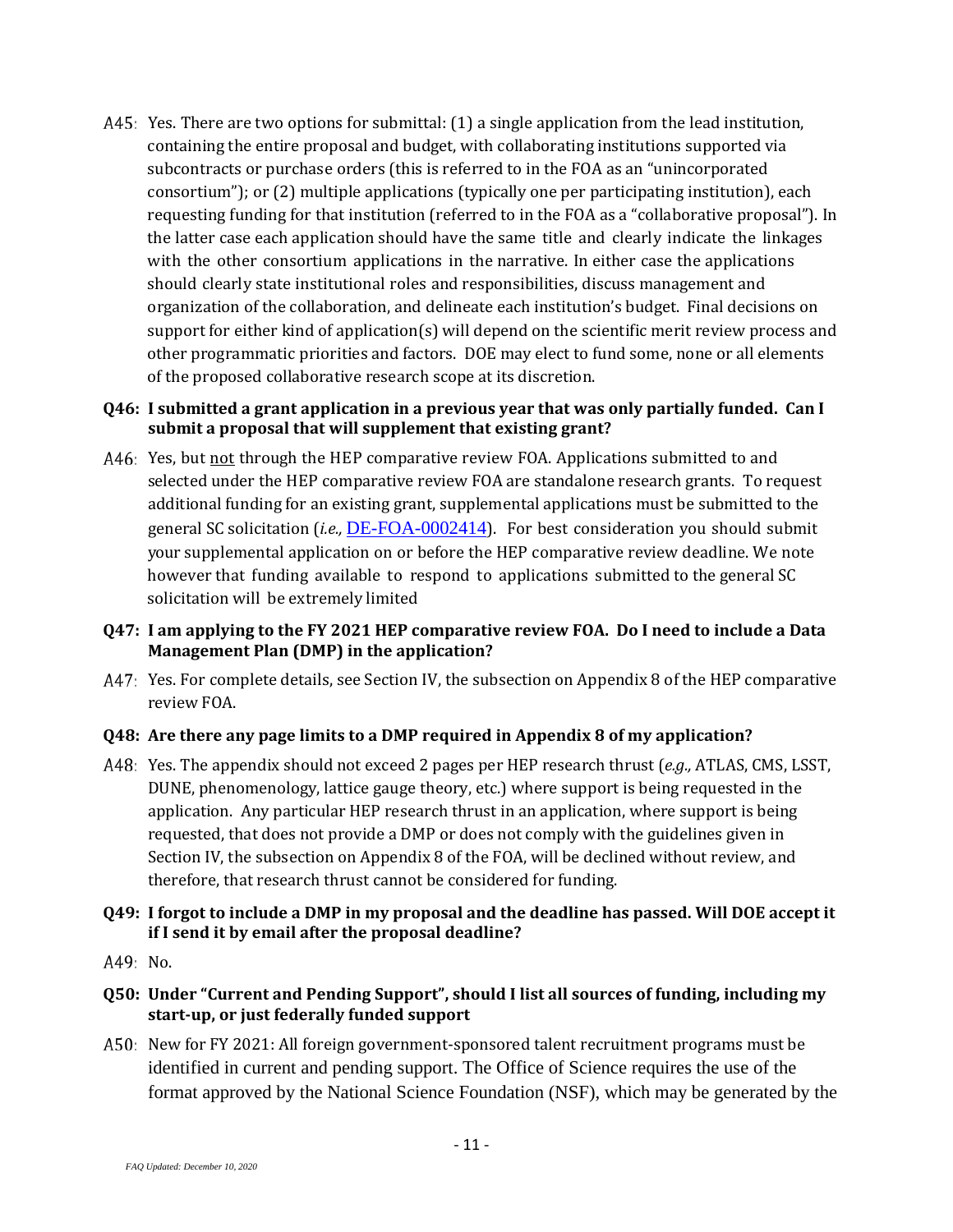Science Experts Network Curriculum Vita (SciENcv), a cooperative venture maintained at [https://www.ncbi.nlm.nih.gov/sciencv/,](https://www.ncbi.nlm.nih.gov/sciencv/) and is also available at [https://www.nsf.gov/bfa/dias/policy/nsfapprovedformats/cps.pdf.](https://www.nsf.gov/bfa/dias/policy/nsfapprovedformats/cps.pdf) The use of a format required by another agency is intended to reduce the administrative burden to researchers by promoting the use of common formats. Section IV.D.2 subsection on Appendix 3 and VIII.A.10 of the HEP comparative review FOA requests that you disclose all forms of support.

# **Q51: Are letters of recommendation limited to a total or three for the entire proposal or three per research thrust?**

Each separate HEP research thrust (*e.g.,* ATLAS, CMS, LSST, DUNE, phenomenology, lattice gauge theory, etc.) may include up to three letters of recommendation in Appendix 10 (Other Attachments).

# **Q52: Is it required that we include all ten appendices?**

A52: No. Appendix 9: Recruitment and Retention of Students and Early-Stage Investigators and Appendix 10: Other Attachments are optional. As Appendix 9 relates to the Program and Policy Factors listed in the FOA, it is strongly encouraged but is not required. All other appendices must be included and numbered as stated in the FOA. If the appendix contents are empty (e.g., no Research Scientist support is requested), include the appendix with text "N/A".

# <span id="page-11-0"></span>**Budget**

# **Q53: Are there minimum or maximum limits on the budget that can be requested?**

A53: No.

# **Q54: What is the typical size of an HEP research award?**

A54: There is a wide range of awards typically from \$20,000 to over \$1,000,000 per year. Usually the size of the award scales roughly with the number of senior investigators on a grant. However, any scaling also depends on the scientific merit review of the proposal and the senior investigator(s) in the application and/or Program Policy Factors specified in Section V of the HEP comparative review FOA.

# **Q55: What budget form(s) do I have to submit?**

- A55: You need to submit the standard Grants.gov budget sheets for the *entire* proposal (for each budget year, plus a cumulative budget page) following the standard procedure described on the Grants.gov website. In addition, DOE budget sheets must be included for the proposed activities described in each subprogram section of the application. These should be included according to the format specified in Section IV of the comparative review FOA.
- **Q56: I am applying for support across two or more HEP research subprogram areas. Section IV, the subsection on Appendix 7 indicates that I must include additional budget material as part of Appendix 7 of the application. However, the application already contains the material earlier as part of the full submission process. Is Appendix 7 still required?**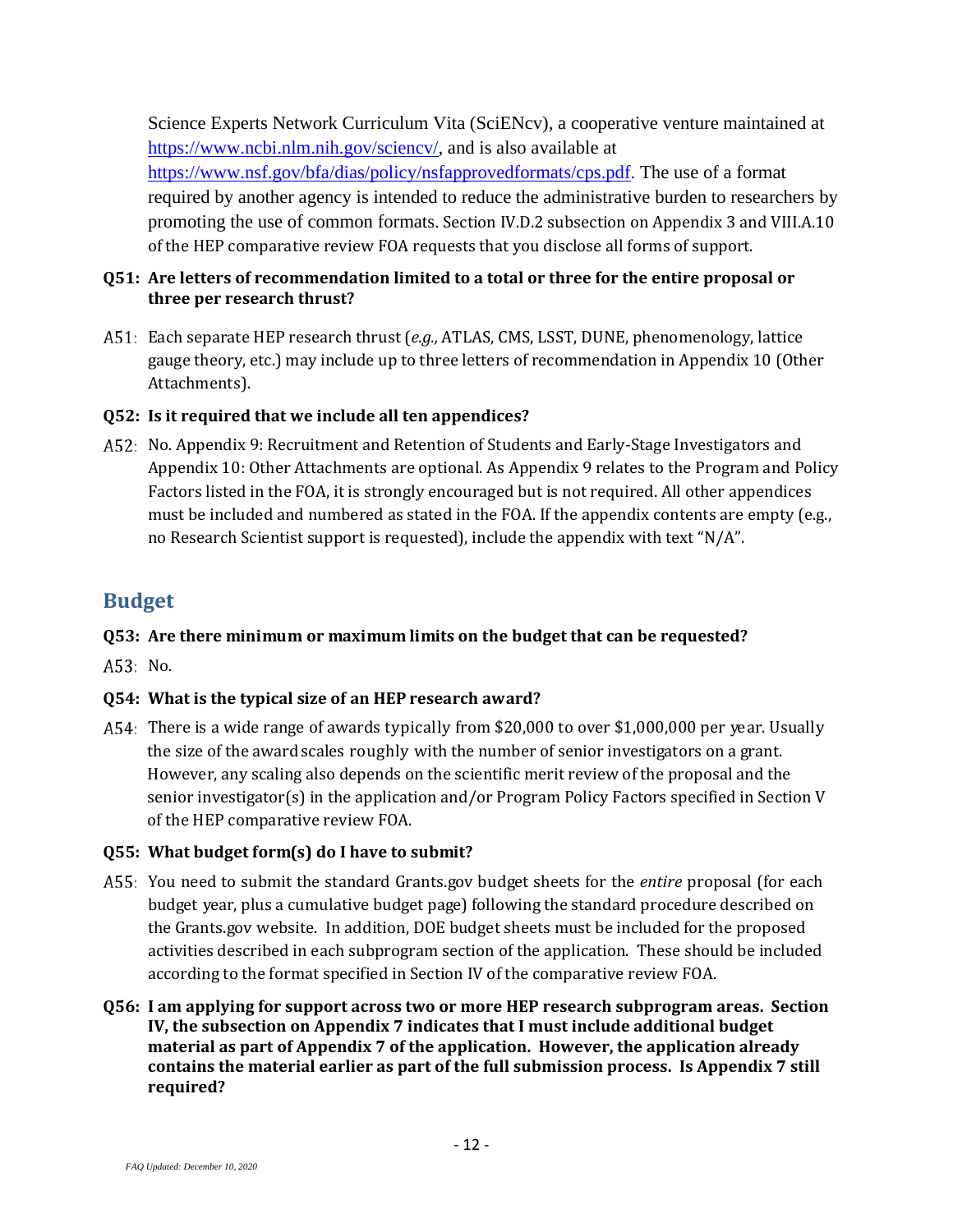- A56: Yes, we request for completeness that you include Appendix 7 by following the details given in Section IV of the FOA.
- **Q57: Is cost-sharing required?**
- A57: No.
- **Q58: The HEP comparative review FOA indicates support and infrastructure provided by the sponsoring institution should be described in the proposal. Do I need a separate budget form and justification for this?**
- No. The support and infrastructure provided by the sponsoring institution (as appropriate) should be separately described in the research narrative but does NOT have a separate budget. Infrastructure and support activities should be reported on budget sheets as direct and/or indirect costs (whichever is customary at your institution) in each subprogram section of the proposal as noted above.
- **Q59: My research requires purchase of capital equipment for project R&D, fabrication, and/or operational related activities. Will such requests be supported under the HEP comparative review FOA?**
- Requests to support equipment for project R&D, and/or fabrication and experiment operations efforts will not be supported within the respective experimental frontier research areas in the HEP program. Such requests may be submitted to the general SC solicitation (*i.e.,* [DE-FOA-0002414](https://science.osti.gov/-/media/grants/pdf/foas/2020/SC_FOA_0002181.pdf)) with appropriate justifications. Requests to support general-use equipment will be considered under the HEP comparative review FOA.
- **Q60: My research requires staffing research scientists or engineers for project R&D, fabrication, and/or experiment operational related activities. Will these be supported under the HEP comparative review FOA?**
- Requests to support engineers and/or research scientists dedicated full-time to operational and/or project related activities for individual experiments will not be supported by the respective experimental frontier research areas in the HEP program. However, if such personnel are conducting physics research related activities, requests to support such efforts, appropriately scaled to the fraction of time on these activities, can be included. Specifically, support for engineering and other technical efforts required for particle detector R&D is included in the Detector R&D subprogram. Final support will be based on the comparative review process (see also the *Review Process* section of this FAQ below and Section V of the FOA).

# <span id="page-12-0"></span>**Review Process**

#### **Q61: What are the criteria for acceptance of proposals?**

- A61: All proposals must be responsive to one or more of the scientific research subprograms detailed in Section I of the FOA and to the provisions detailed in Section V of the FOA. Proposals determined to be non-responsive will be declined.
- **Q62: Are there additional requirements?**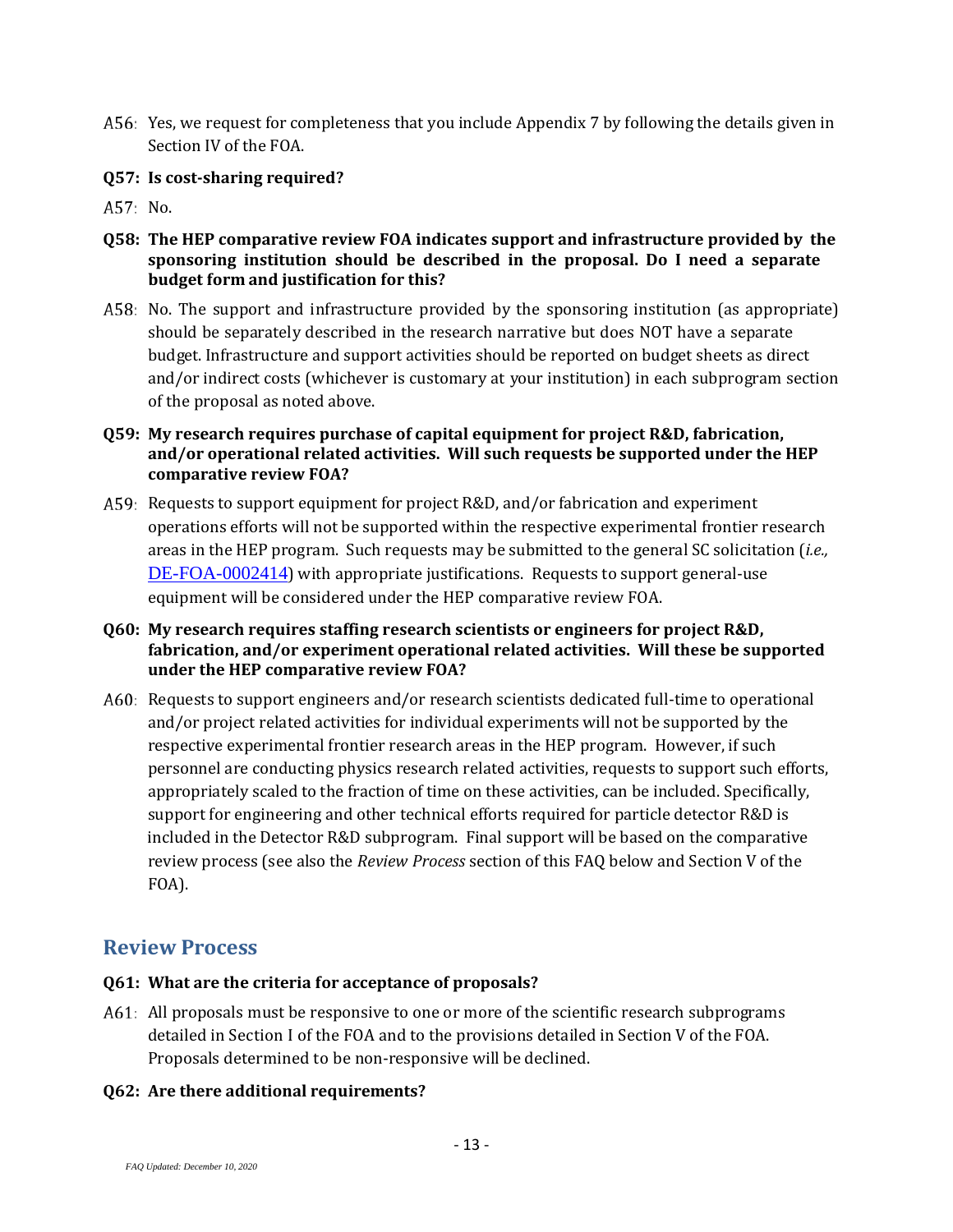Provisions for any additional requirement in the proposal are given in the FOA. Applicants are strongly encouraged to carefully review the section titled 'Important Updates and Reminders' on pages 1-3 of the FOA.

#### **Q63: What are the review criteria for the HEP comparative review FOA?**

Both the Initial Review and the Merit Review criteria are given in Section V of the HEP comparative review FOA.

#### **Q64: How will the merit reviews be conducted?**

A64: All proposals determined to be responsive to the FOA will be submitted to external experts for merit (peer) review. For the HEP comparative review, the six different subprograms outlined in the FOA will each organize separate mail and panel reviews that will compare the relative strengths of the proposals in that subprogram. For each subprogram's review, reviewers will consider those proposals in that subprogram that passed the Initial Review Criteria, as specified in Section V of the FOA. Reviewers will typically evaluate multiple proposals and will be asked to provide a written evaluation for each of these. All proposals will be evaluated by at least three experts. Individual panel members will be requested to rank order these proposals in terms of overall merit and impact.

#### **Q65: How will the reviews be used by the DOE?**

DOE program managers will consider the written evaluations, panel deliberations, as well as the individual rankings of proposals or senior investigators as input to making final decisions on which proposal or investigator will be recommended for funding, and if so, at what level the support will be. Additional considerations such as programmatic priority, alignment with the 2014 Particle Physics Project Prioritization Panel (P5) strategic plan for HEP, overall program balance and continuity, and other program policy factors may also be considered into DOE decisions. Written reviewer evaluations will be returned to the applicant after redaction of information that could compromise reviewer confidentiality.

# **Q66: How can I improve my chances of receiving funding?**

A66: Selections are made on the basis of scientific merit (peer) review, alignment with HEP programmatic priorities, program policy factors, the expertise and technical decision of program managers, and the availability of appropriated funds. If you have peer reviews from previous proposals, you are strongly encouraged to read those reviews carefully and to address any deficiencies identified by the reviewers. A critical assessment of draft versions of your current proposal by colleagues or collaborators may also be helpful in improving your proposal.

# <span id="page-13-0"></span>**HEP Program or System Questions and Agency Contacts**

- **Q67: I am planning to submit an application to the FY 2021 HEP comparative review FOA, but I have a question specific to the research subprogram that I am applying within. Who should I contact regarding such inquiries?**
- A67: If you have further questions regarding specific research program areas, please direct